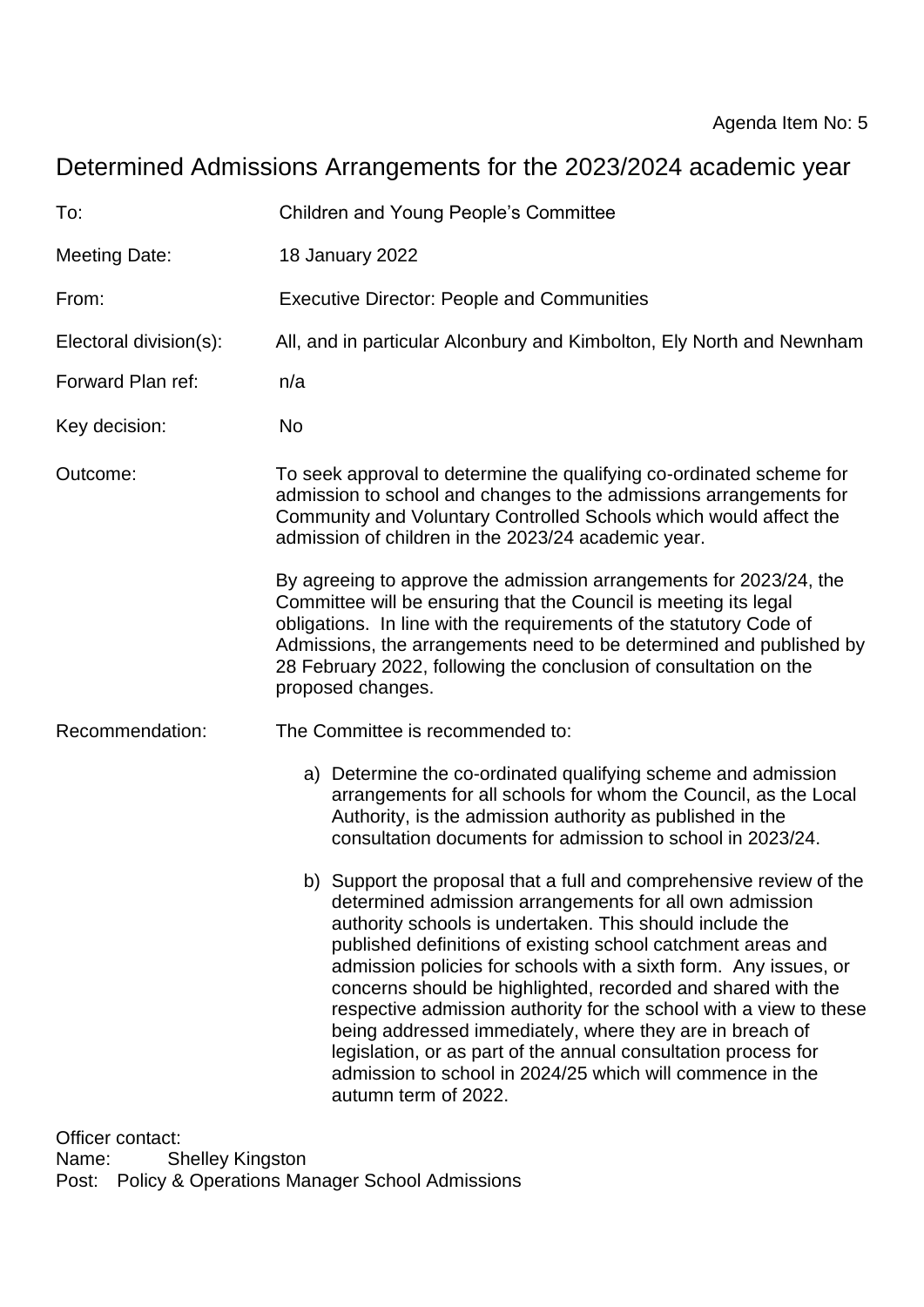Email: [shelley.kingston@cambridgeshire.gov.uk](mailto:shelley.kingston@cambridgeshire.gov.uk)<br>Tel: 07342 700287 07342 700287

Member contacts:

- Names: Councillor Goodliffe
- Post: Chair/Vice-Chair<br>
Email: bryaony.goodliffe
- [bryaony.goodliffe@cambridgeshire.gov.uk](mailto:bryaony.goodliffe@cambridgeshire.gov.uk)
- Tel: 01223 706398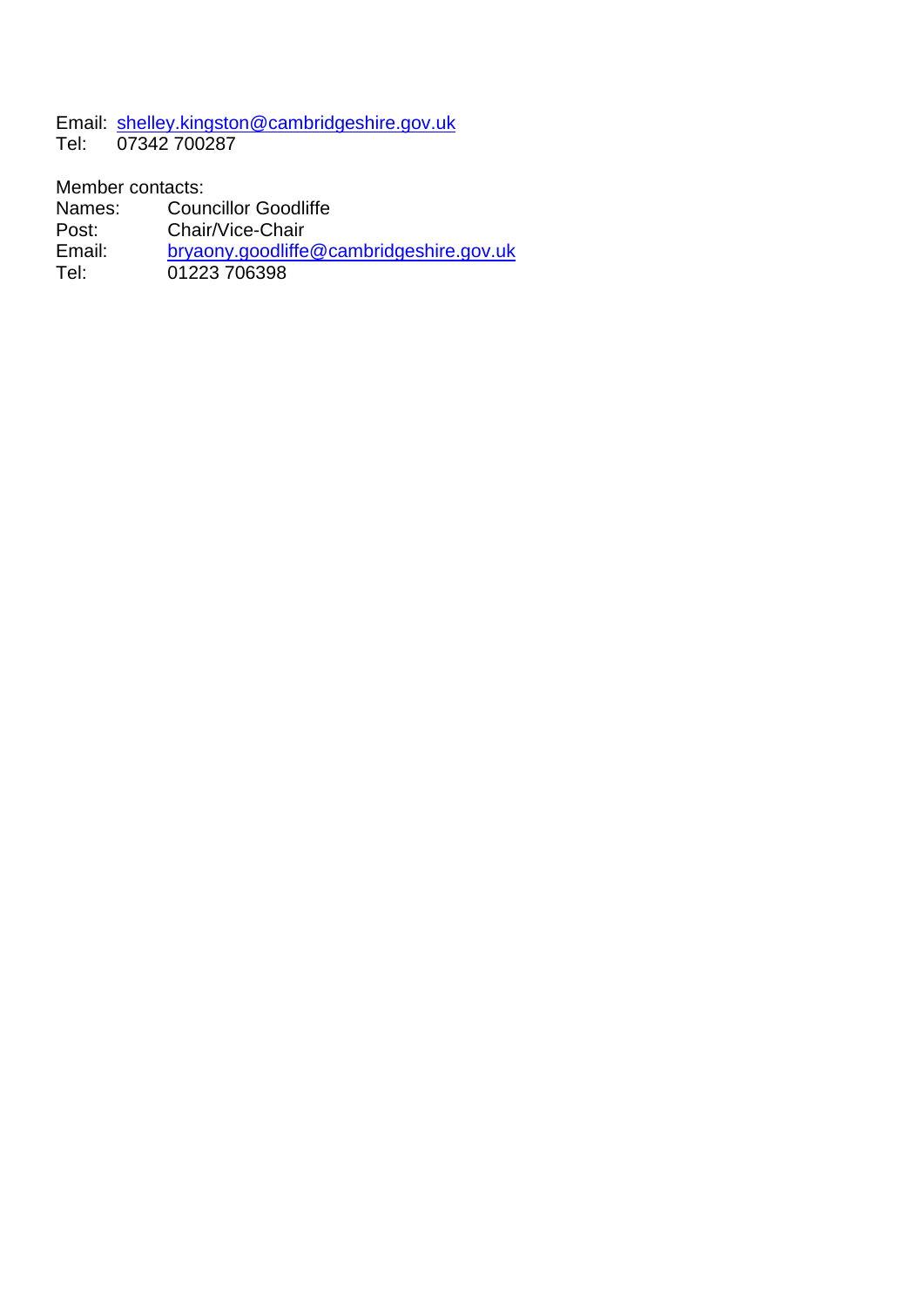## 1. Background

1.1 The Local Authority (LA) is responsible for formulating, each academic year, a qualifying scheme in relation to the transition of children to each primary and secondary school in Cambridgeshire. The LA must consult in respect of the proposed scheme, where it is substantially different from the qualifying scheme adopted in the preceding academic year, or where the LA has not consulted on a qualifying scheme in the previous seven years.

In addition, the LA, as the admission authority for all community and voluntary controlled schools in Cambridgeshire, must determine the admission arrangements for these schools every year. Consultation of those arrangements is required when the following changes are proposed:

- A decrease in the Published Admission Number (PAN); and/or
- A change to the catchment area; and/or
- A change to over-subscription criteria.

There is no requirement on admission authorities to consult on any proposed increase to a school's PAN.

The statutory Admissions Code (2014) requires that the consultation period must be for a minimum of 6 weeks and must take place between 1 October and 31 January in the determination year.

- 1.2 All admission authorities must consult with:
	- a) parents of children between the ages of two and eighteen;
	- b) other persons in the relevant area who, in the opinion of the admission authority, have an interest in the proposed admissions;
	- c) all other admission authorities within the relevant area (except that primary schools need not consult secondary schools);
	- d) whichever of the governing body or the local authority is not the admission authority for the school; any adjoining neighbouring local authorities where the admission authority is the LA; and
	- e) in the case of schools designated with a religious character, the body or person representing the religion or religious denomination.
- 1.3 Following the consultation period for admission to school in 2023/24, all admission authorities need to have determined their admission arrangements by 28 February 2022 and then notified all consultees of this within 14 days of that date. Once determined all admission authorities are required to publish a copy of the determined arrangements on their website as soon as possible, and no later than, 15 March in the determination year. All other admission authorities must send a copy of their full, determined arrangements to the LA by this date.

### 2. Main Issues

2.1 The consultation documents including the proposed co-ordinated qualifying scheme and admission arrangements for schools for whom the LA is the admission authority for 2023/24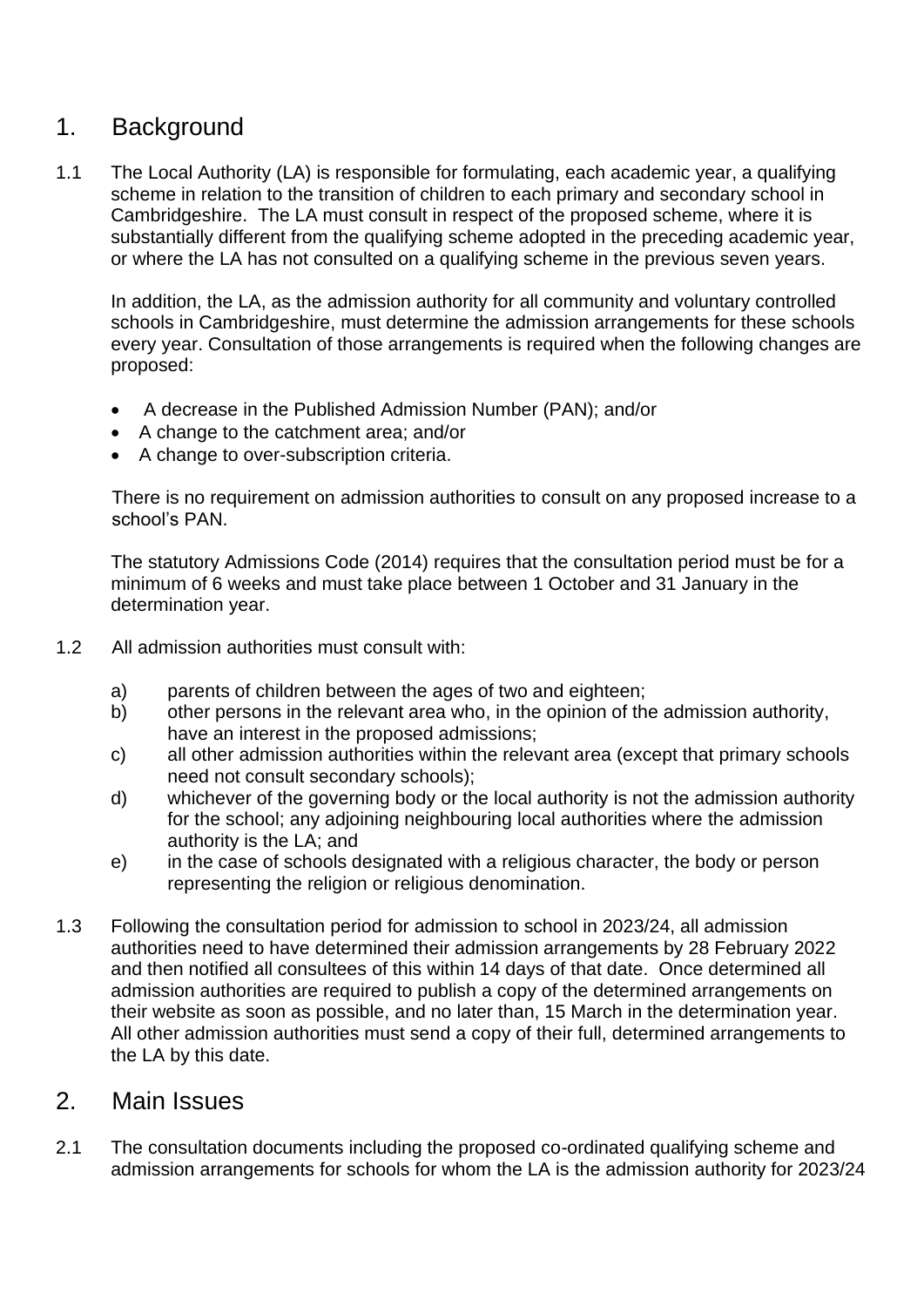were published on 1 November 2021. The six week consultation period concluded on 13 December 2021. Prior to this date all foundation, voluntary aided and academy schools in Cambridgeshire had been contacted to remind them of the need to follow the consultation and determination process as set out in the Code.

The LA's consultation was in respect of proposed PAN changes to two schools:

#### Spring Meadow Infants – PAN reduction from 120 to 60

There has been one objection to the PAN reduction for Spring Meadow from Diocese of Ely Multi Academy Trust (DEMAT), suggesting this could lead to Isle of Ely Primary expanding their entry to 3FE and suggest a middle ground of 90.

LA response: There is no evidence to suggest it is necessary to go to a PAN 90. Reception data forecasts remain below 60 for the next five years so the change does reflect reality. Although concern has been expressed by DEMAT that the LA will ask Isle of Ely to take a 3rd FE in preference to Spring Meadow Infants, when Place Planning and Admissions met with DEMAT and Ely St Mary's it was made clear this was not the case and would entirely depend on where the demand was.

#### Newnham Croft – PAN reduction from 34 to 30

There were no objections or comments received regarding the PAN reduction for Newnham Croft.

#### Catchment changes:

Alconbury Primary School consulted on a proposed change to the school's catchment area to include Upton.

There were no objections or comments received regarding the change to the catchment area for Alconbury Primary School during the consultation period.

2.2 The LA does not publish details of proposed admission arrangements for own admission authority schools.

### 3. Alignment with corporate priorities

3.1 A good quality of life for everyone

There are no significant implications for this priority.

3.2 Thriving places for people to live

There are no significant implications for this priority.

3.3 The best start for Cambridgeshire's children

There are no significant implications for this priority.

3.4 Net zero carbon emissions for Cambridgeshire by 2050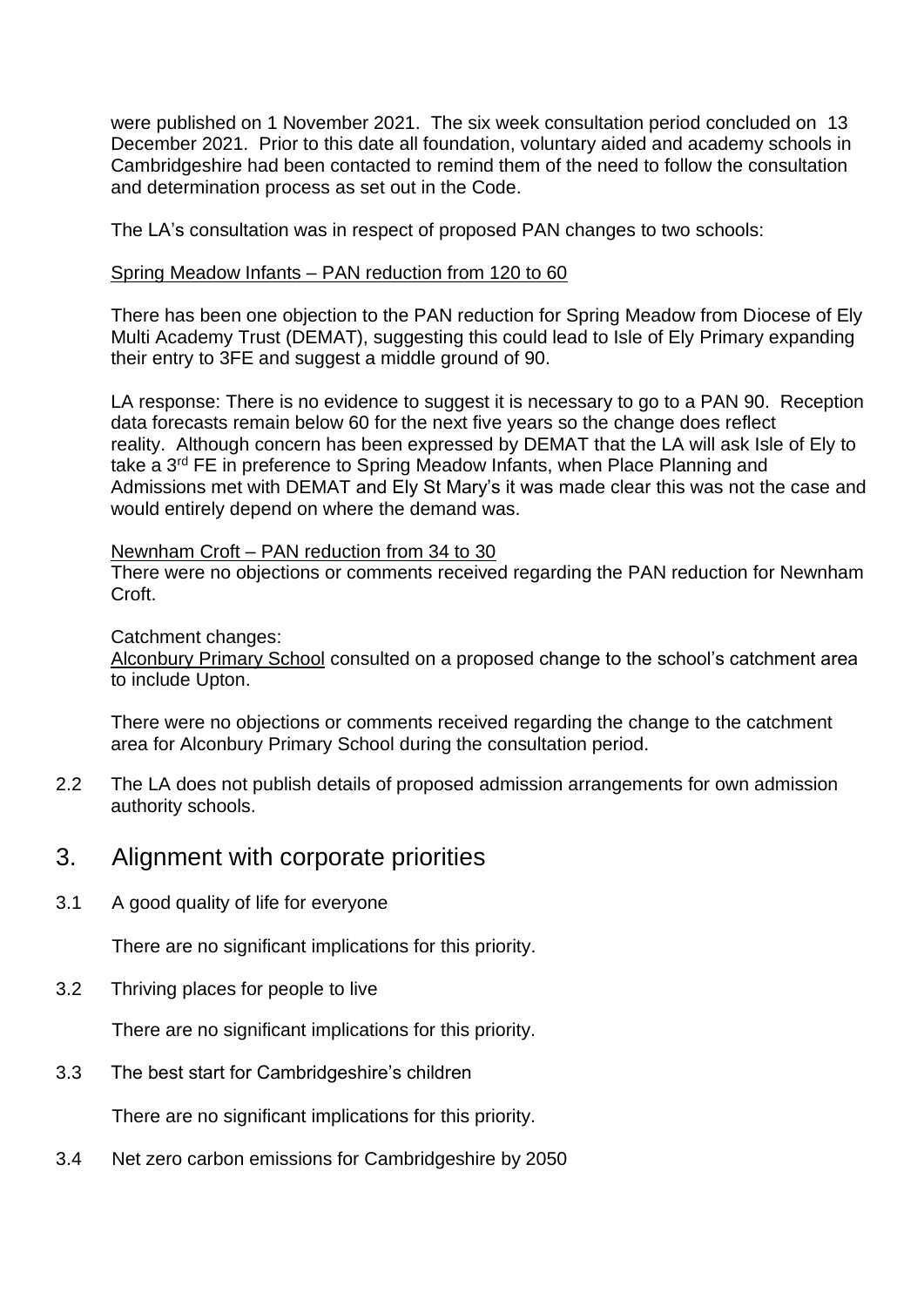There are no significant implications for this priority.

## 4. Significant Implications

4.1 Resource Implications

There are no significant implications within this category.

4.2 Procurement/Contractual/Council Contract Procedure Rules Implications

There are no significant implications within this category.

4.3 Statutory, Legal and Risk Implications

Once the Committee's approval has been secured, and the Admission Arrangements are 'Determined' the Council will be able to demonstrate it has met the requirements of the Code and education law.

4.4 Equality and Diversity Implications

There are no significant implications within this category.

4.5 Engagement and Communications Implications

As stated above, the Council is able to demonstrate that it met the requirements under the Admissions Code with regard to consultation.

4.6 Localism and Local Member Involvement

There are no significant implications within this category.

4.7 Public Health Implications

There are no significant implications within this category.

Have the resource implications been cleared by Finance? No as not relevant

Have the procurement/contractual/ Council Contract Procedure Rules implications been cleared by the LGSS Head of Procurement? No as not relevant

Has the impact on statutory, legal and risk implications been cleared by the Council's Monitoring Officer or LGSS Law? Yes Name of Legal Officer: Fiona McMillan

Have the equality and diversity implications been cleared by your Service Contact? No as not relevant

Have any engagement and communication implications been cleared by Communications? Yes or No